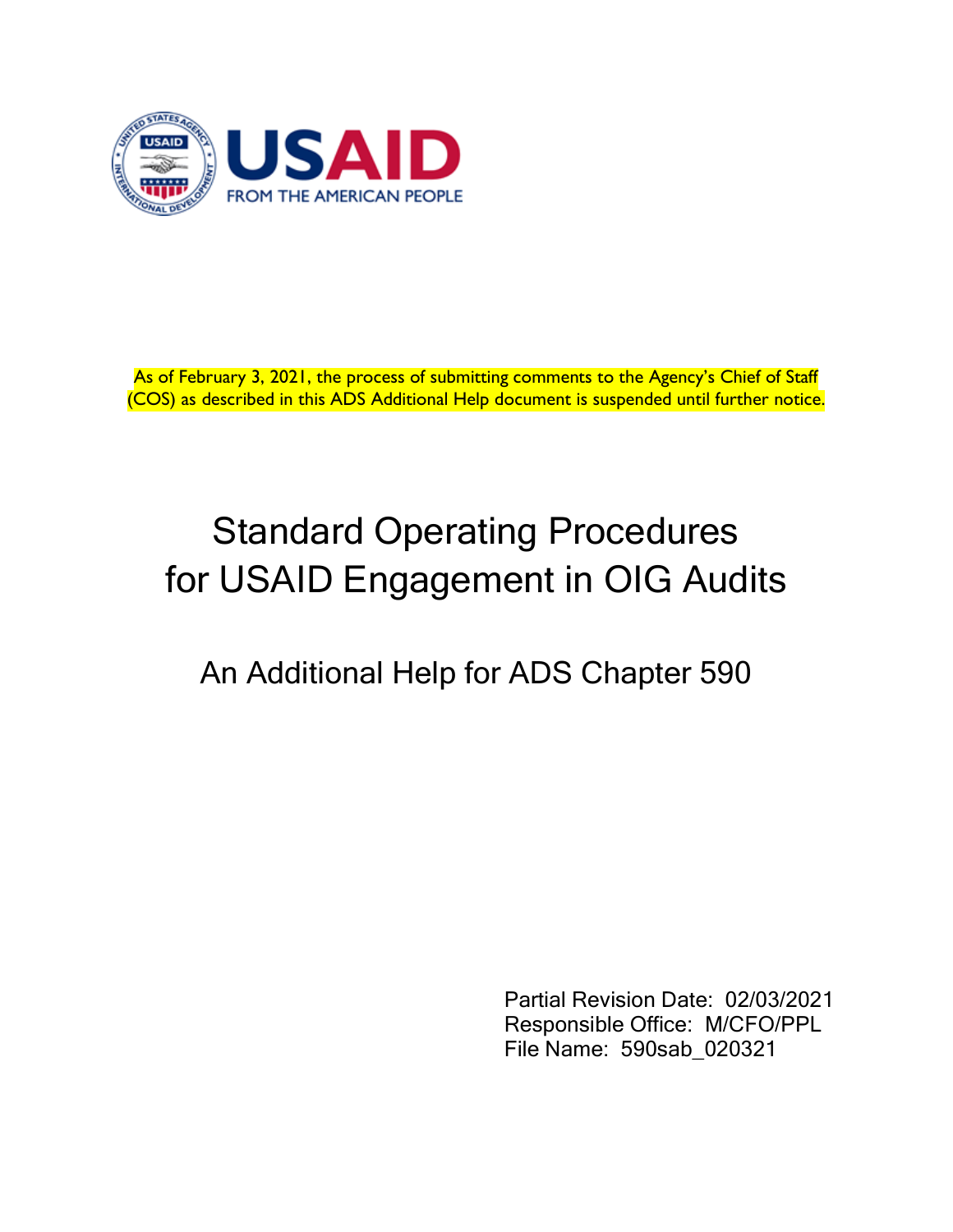#### **1. Overview**

This Standard Operating Procedures (SOP) document provides operating procedures for the Agency's engagement in performance audits conducted by the Office of Inspector General (OIG) on Agency funds and operations. This SOP provides guidance on the process for responding to all OIG performance audits, as well as select OIG financial audits communicated to the Office of the Administrator at the discretion of the Chief Financial Officer (CFO).

The following responsibilities and procedures are described in the audit engagement sequence as follows: audit notification; entrance conference; fieldwork; exit conference; draft audit report; final audit report; corrective actions; and Agency's request for audit recommendation closure.

New AMOs and AAOs should complete the web-based training course, *Audit Management for AMOs and AAOs,* located on USAID University prior to performing their duties as an AMO or AAO.

#### **2. Primary Responsibilities and Procedures in Audit Engagement Sequence**

#### **a. Audit Notification**

- **1)** M/CFO/APC
	- **a.** Receives an OIG audit notification letter addressed to the Agency leadership. CFO/APC Point of Contact (POC) notifies:
		- **i.** Office of the CFO
		- **ii.** CFO General Counsel (GC) POC
		- **iii.** Assistant Administrator (AA) Bureau of Management (Agency Audit Follow-up Official)
		- **iv.** Lead Bureau AA, Mission Director, and Bureau Audit Management Official (AMO):
			- **1)** Lead Bureau/Independent Office (IO) (Lead Office) or Mission is determined from OIG Audit Notification Letter.
			- **2)** AMO is determined from Agency listings of AMOs.
		- **v.** Executive Secretariat (ES) Liaison POC (via AID.ES tasker mail list)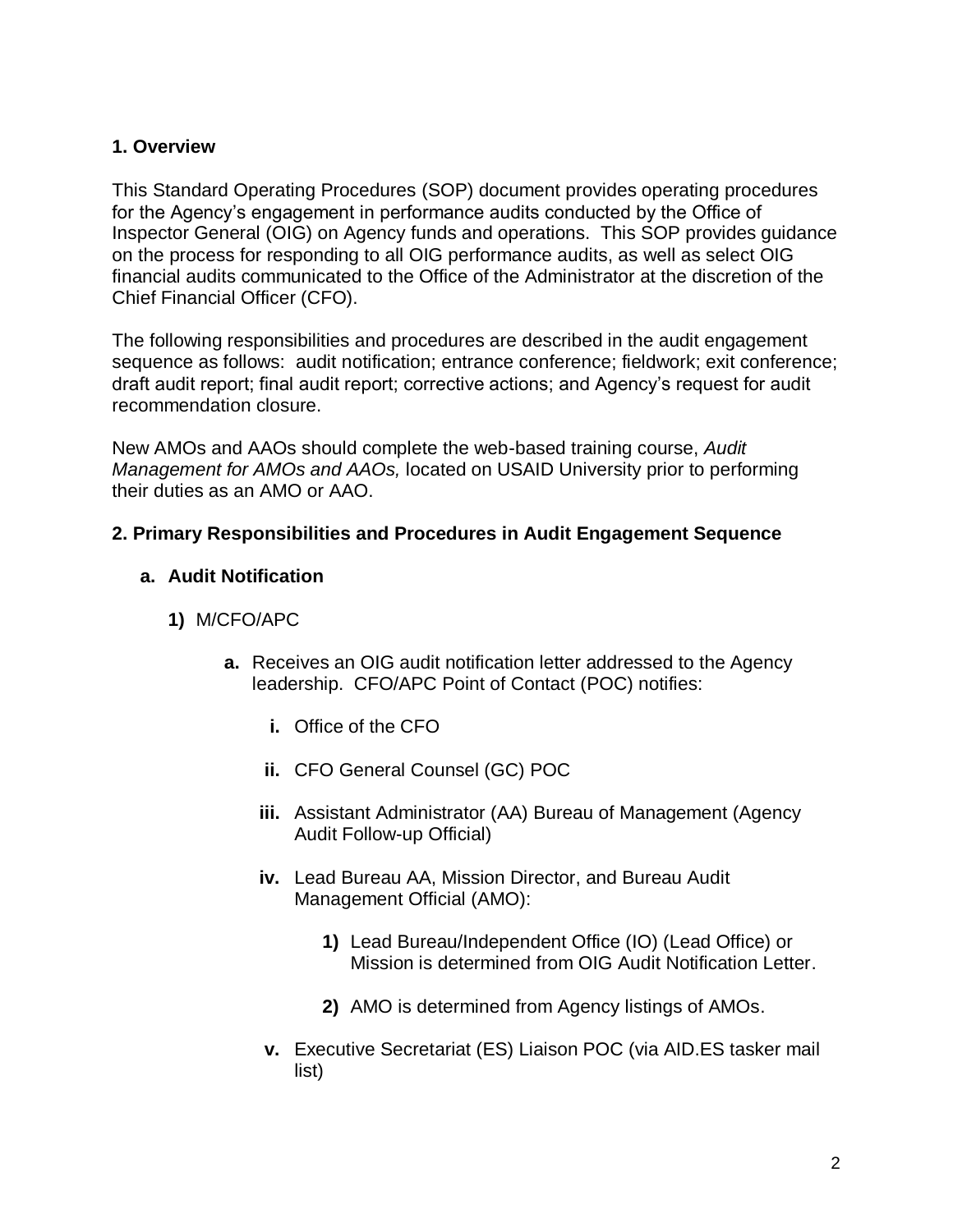- **vi.** Bureau for Policy, Planning and Learning (PPL) Audit Support POC
- **vii.** Special Assistant to the Chief of Staff (CoS)
- **b.** Documents new audit engagement in the Agency's Consolidated Audit and Compliance System (CACS) database.
- **2)** Lead Office or Mission management (in coordination with the AMO) assigns an Audit Action Official (AAO) based on the AAO's subject matter expertise (SME).

#### **b. Entrance Conference**

- **1)** Schedule meetings.
	- **a.** CFO/APC POC is responsible for coordinating with the Lead Office and/or Mission for scheduling internal pre-meetings and OIG Entrance Conferences. For Mission only audits, Mission AMO is responsible for scheduling the OIG pre-entrance meeting and the Entrance Conference.
		- **i.** USAID should receive any OIG audit questions at least three days before any OIG entrance conference.
		- **ii.** Internal pre-meetings are required. These meetings should be held at least 2 days before any OIG entrance conference and review the audit questions received from OIG. Pre-meeting minutes should be uploaded into CACS.
		- **iii.** Entrance conferences are generally scheduled within 14 days after the Agency receives an audit notification letter.

#### **c. Field Work**

- **1)** Agency response to OIG requests for Agency documents and/or meetings.
	- **a.** AAO serves as primary POC to coordinate the Agency's response to OIG requests.
	- **b.** AAO coordinates with Lead Office management (including GC) for proper Agency responses to OIG requests.
		- **i.** AAO coordinates with Agency officials from financial, program, and/or technical offices to retrieve needed documents.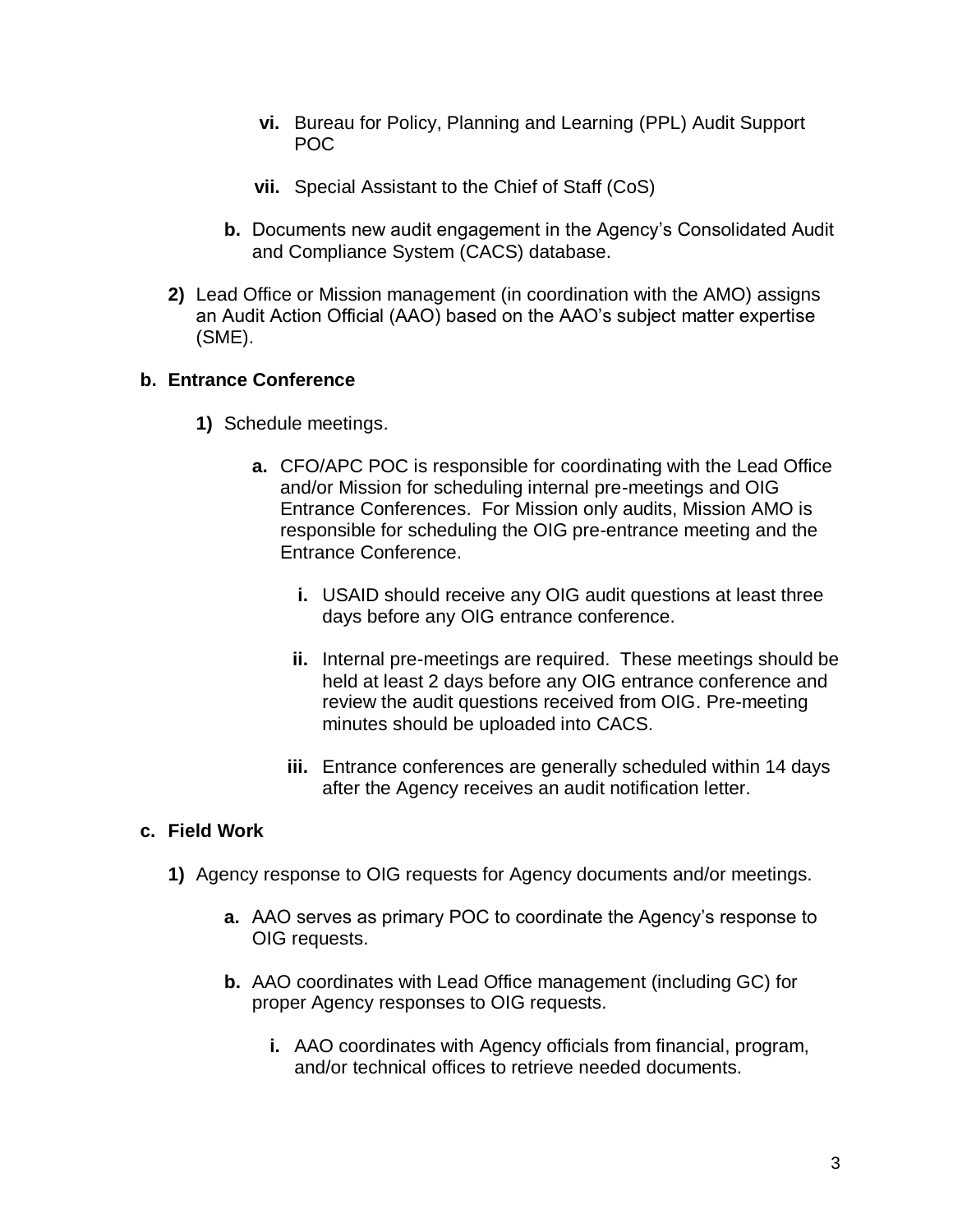- **ii.** AAO may receive from responsible officials a reasonable assurance statement that: "*To the best of their knowledge, information retrieved for purposes of the audit engagement is current, correct, and complete."*
- **c.** AAO coordinates with applicable AMO(s) from B/IO(s) on proper Agency responses.
- **d.** When there is more than one AAO on an audit, the AMO coordinates AAOs on proper Agency responses.

#### **d. Exit Conference**

- **1)** CFO/APC POC is responsible for coordinating with the Lead Office and/or Mission for scheduling internal pre-meetings and the OIG exit conference. For Mission only audits, the Mission AMO is responsible for scheduling the pre-meeting and the OIG exit conference.
	- **a.** The OIG normally gives the Operating Unit 14 days to provide written comments to the Discussion Summary.
	- **b.** Agency should receive OIG's Discussion Summary (*i.e.,* OIG's exit conference document) at least three days before the scheduled exit conference.
		- **i.** Agency should schedule the exit conference to allow reasonable time for an Agency internal review of the OIG Discussion Summary.
	- **c.** The OIG Discussion Summary should be reviewed, updated, and corrected before or during the pre-meeting to the exit conference.
		- **i.** Internal pre-meeting(s) are required. These meeting(s) should be held at least two days before any OIG exit conference. Premeeting minutes should be uploaded into CACS.
	- **d.** During the exit conference, the Agency should provide the OIG any updates and/or corrections to the Discussion Summary. When needed, the Agency should provide OIG factual updates, corrections, and any needed additional information to the Discussion Summary shortly after the exit conference.
		- **i.** The Discussion Summary informs the OIG draft report including any Agency recommendations from OIG.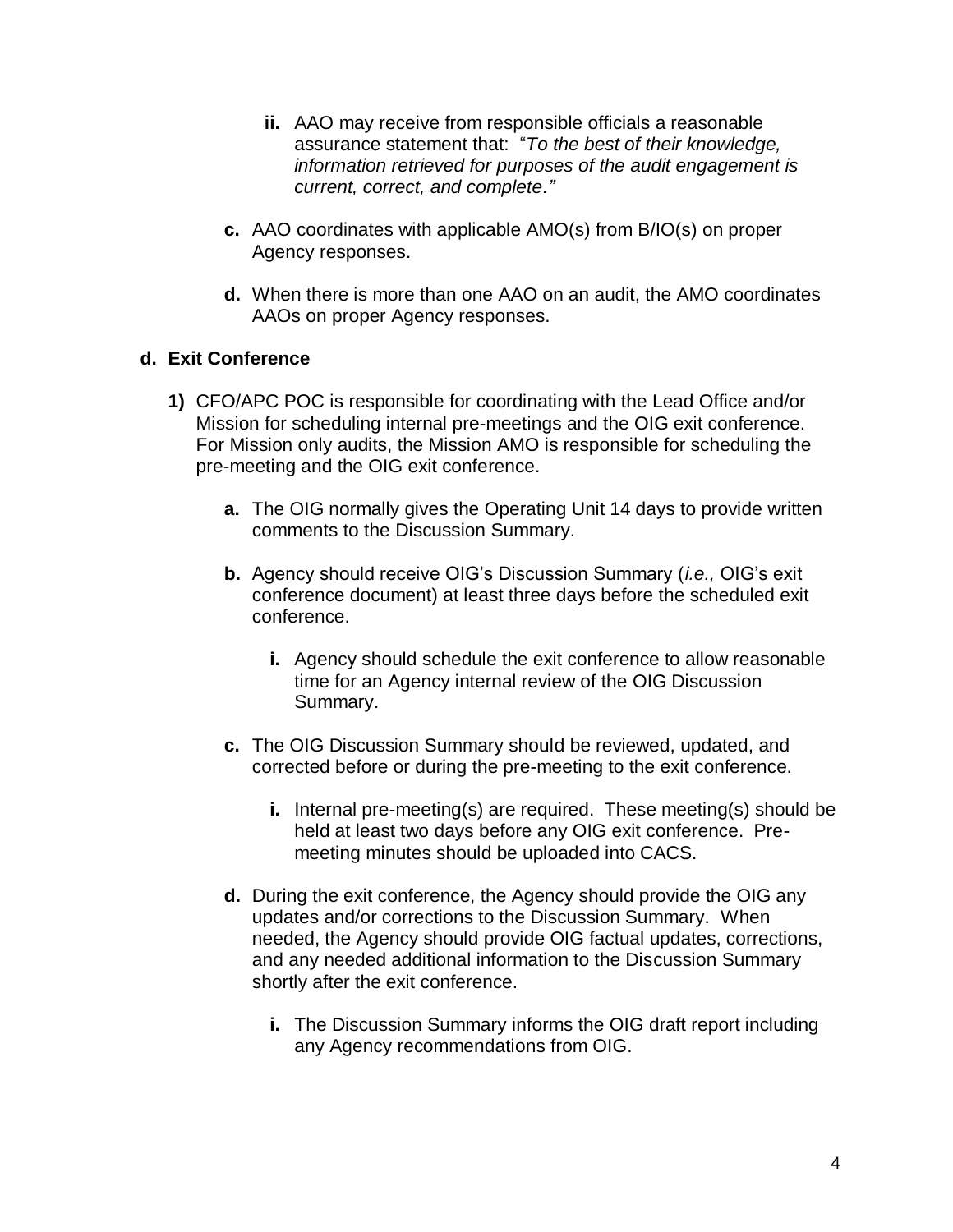**e.** Notes from the exit conference and Discussion Summary comments should be uploaded into CACS.

#### **e. Draft Audit Report**

OIG is required to provide a draft report for Agency comment before OIG issues its final report. The Agency's comments on the OIG draft report should include an "Agency Management Decision" (*i.e.,* Agency corrective action to be taken) to implement each audit recommendation provided in the draft report, if any. The Agency's practice is to work toward having in the OIG final audit report an OIGagreed Agency Management Decision.

Generally, auditors provide 30 days for Agency comments on a draft report. When the comment period is less than 30 days, the Agency should work with auditors to agree to a minimum 30-day period.

- **1)** Agency comments on the OIG draft report include:
	- **a.** Agency actions taken to date including any Management Decisions and corrective actions to implement audit recommendations;
	- **b.** Technical comments; and
	- **c.** Any additional comments.
- **2)** Generally, the Mission, B/IO, and CFO/APC receive the draft report and each should ensure the other receives the report via CACS (*i.e.,* CACS email feature).
	- **a.** CFO/APC POC sends an email with a copy of the draft report attached to: CoS, ES audit POC, PPL audit team, CFO GC POC, CFO, and Mission and B/IO.
		- **i.** Email will contain:
			- **1)** Draft report recommendation(s);
			- **2)** Timeline for clearance action (see Appendix A). Mission or B/IO develops timeline in collaboration with CFO/APC; and
			- **3)** Submission date for Agency comments on the draft report to OIG.
		- **ii.** Any Mission, B/IO clearance extension request with CoS must be coordinated with ES audit POC via email.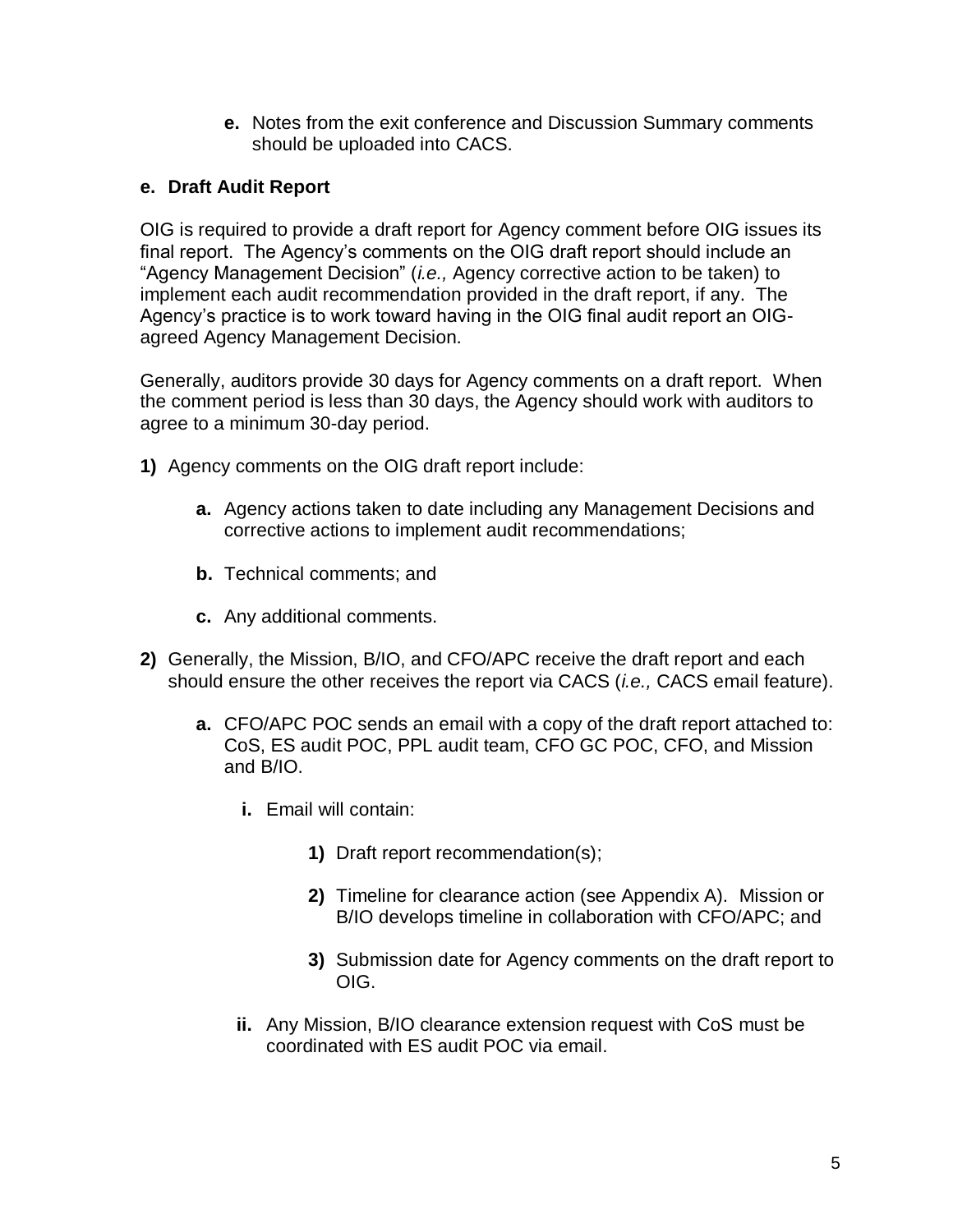- **iii.** CFO/APC (Washington-based audits) or Mission will request an extension from OIG and notify all parties (*i.e.,* **[aaudit@usaid.gov](mailto:aaudit@usaid.gov)**). Upload request/response documents into CACS.
- **b.** AAO will write Agency comments on the draft report.
	- **i.** AAO comments and CoS concurrence must be presented using the templates and Bureau-approved Action Memorandum. The current templates and Memorandum are available on the ES website: **<https://pages.usaid.gov/A/ES/what-we-provide>**.
	- **ii.** The Lead Office must provide Management Decisions (*i.e.,* intended course of actions) on the draft report audit recommendations.
	- **iii.** When the Agency disagrees with the draft audit recommendations, the Agency provides factual information as comments to the draft report to justify its disagreement with the draft report recommendations.
- **c.** AAO comments on the draft report must be completed in accordance with the Agency timeline to ensure review and CoS clearance.
	- **i.** CoS requires seven business days to review Agency comments on OIG draft report that are generally due within 30 days.
	- **ii.** When CoS timeline date is not met, the Mission, B/IO must coordinate with ES audit POC on revised due date. CFO/APC may assist coordinating extensions.
	- **iii.** When the Agency cannot meet the Agency's timeline to provide comments to OIG, any extension must first be approved by CoS before the Agency requests (via AMO) any extension from OIG.
	- **iv.** Upon the approval from CoS of the extension due date, the ES audit POC must send Mission, B/IO, and CFO/APC confirmation of the extension approval.
	- **v.** Upon approval from OIG, the Agency timeline is modified and made available to all Agency participants.
- **d.** Scheduler for CoS schedules the CoS meeting to review Agency comments on the draft report.
	- **i.** CFO/APC will review attendees and coordinate with the AMO to designate:
		- **1)** AAO as lead presenter (or B/IO leadership designates).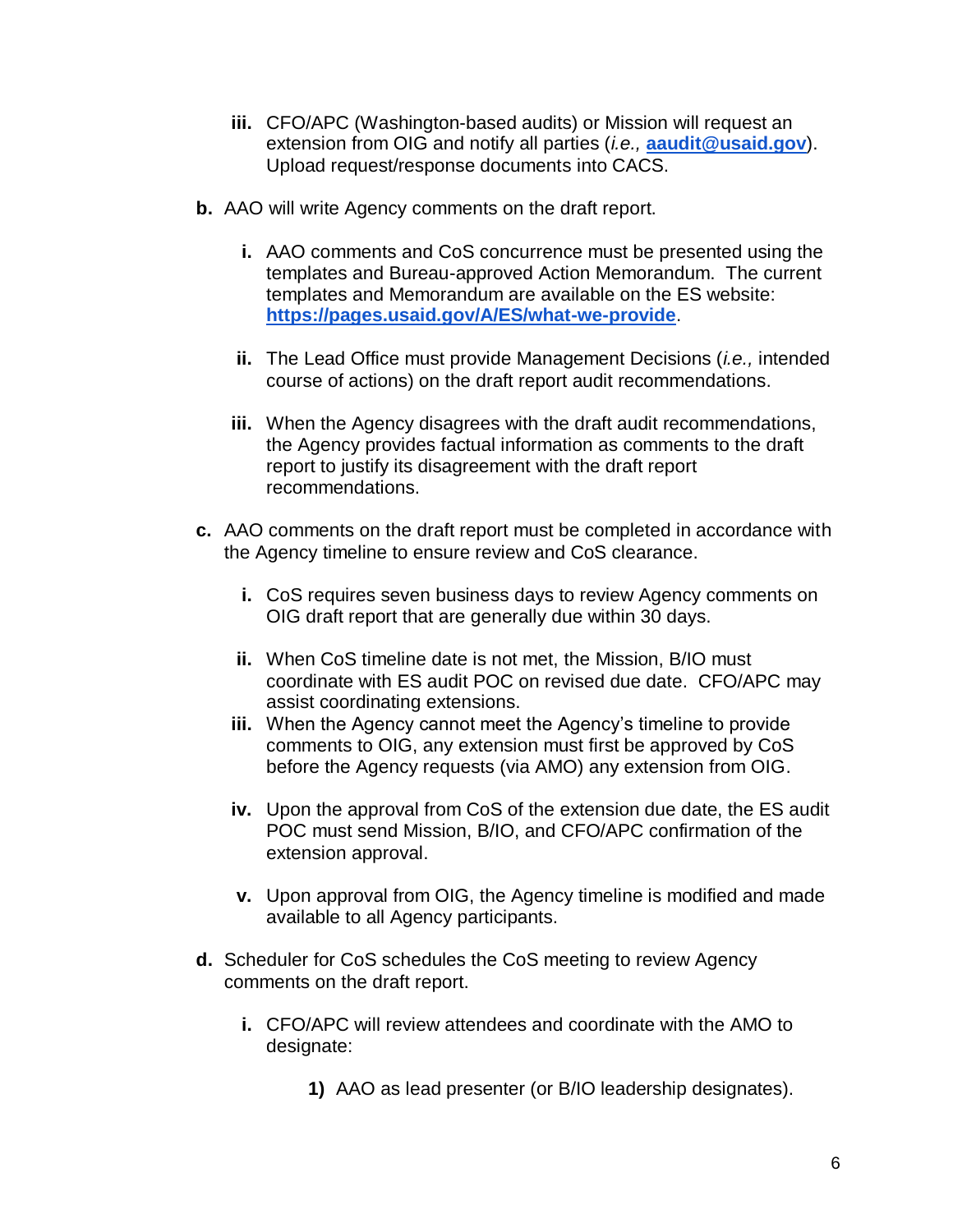- **2)** Other invitees include Audit Follow-up Official, ES and PPL audit team, CFO/APC POC, and others as determined by CoS.
- **e.** AAO incorporates CoS comments into Agency comments on the draft report and resubmits to ES audit POC for CoS approval.
- **f.** ES POC sends CoS approved comments to CFO/APC and an information copy to the Audit Follow-up Official (AA/M) and the AMO.
- **g.** The AMO sends Agency comments on the draft report to OIG for Mission based audits. CFO/APC sends Agency comments for Washington-based audits.
- **h.** The AMO or CFO/APC uploads audit documents in the Agency's official audit repository ASIST/CACS/OIG cabinet database system.

#### **f. Final Audit Report**

The Agency sends comments within 60-90 days (*i.e.,* 2-3 months) from the date of the final report. Two scenarios for comments are described below (see f.1 and f.2) and may include Agency actions taken to date including any corrective actions to implement Agency recommendations, technical comments, and/or any additional comments.

- **1)** Audit recommendations.
	- **a.** Audit recommendations are provided in four general categories:
		- **i.** OIG closed the audit recommendation upon issuance of final report.
		- **ii.** OIG agrees with the Agency Management Decision (*i.e.,* intended corrective actions).
		- **iii.** OIG disagrees with the Agency Management Decision (see g. Disagreements).
		- **iv.** OIG does not agree or disagree on the Agency Management Decision. Note that the Agency has 180 days (*i.e.,* 6 months) from the date of the final report to obtain an OIG agreed Management Decision. Agency practice is to obtain the OIG agreed Management Decision as early as possible.
- **2)** No audit recommendation, however, the Agency is mentioned in the final report.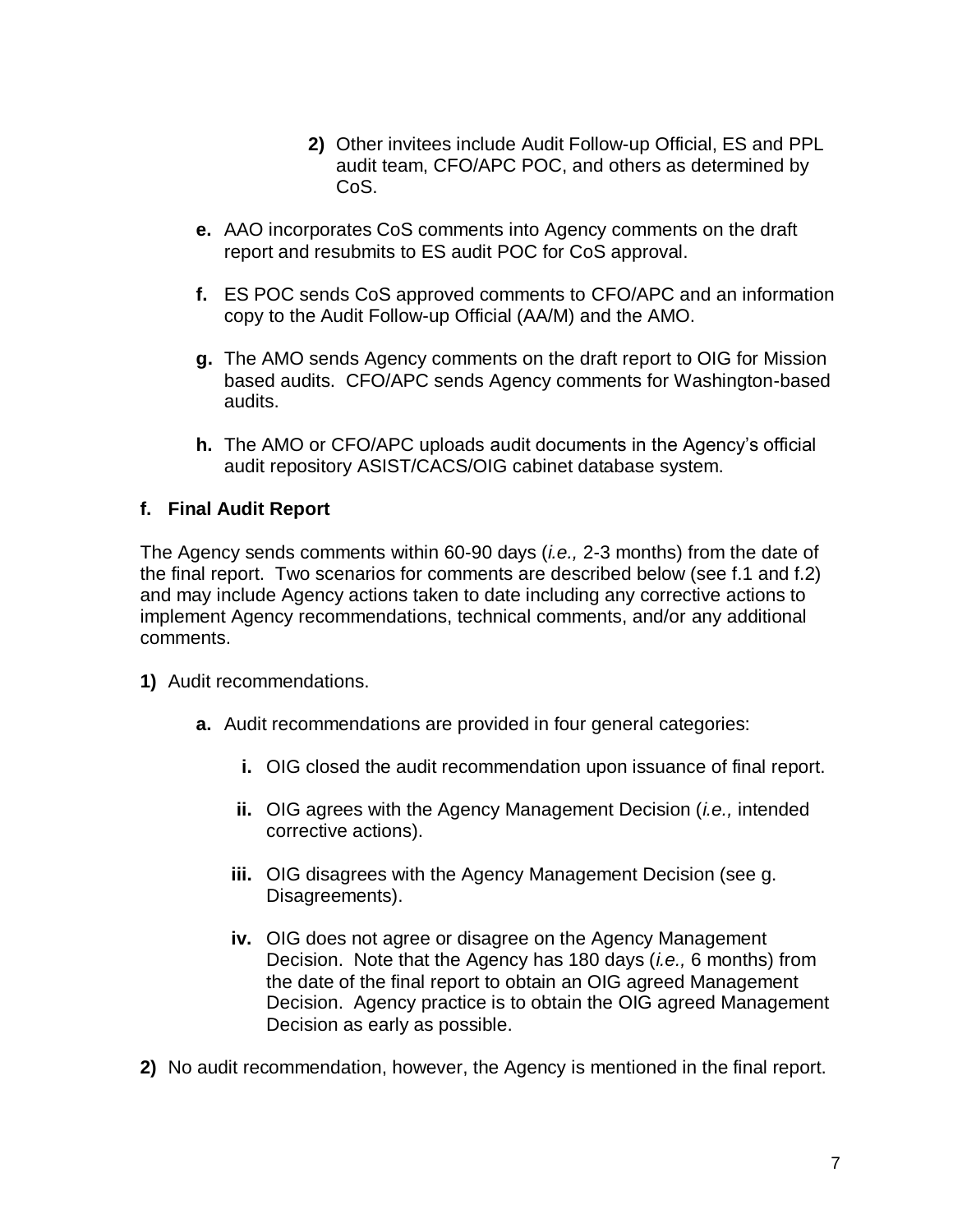Generally, the Mission, B/IO, and CFO/APC receive the final report and each should ensure the other is also in receipt of the report through CACS.

- **1)** CFO/APC sends an email with a copy of the final report attached to: CoS, ES audit POC, PPL audit team, CFO GC POC, and CFO.
	- **a.** Email will contain:
		- **i.** Final report recommendation(s).
		- **ii.** Timeline for clearance action (see Appendix B). Mission or B/IO develops the timeline in collaboration with CFO/APC.
		- **iii.** Submission date for Agency comments on the final report to OIG.
	- **b.** Any Mission, B/IO clearance extension request with CoS must be coordinated with ES audit POC.
- **2)** AAO will write Agency comments on the final report.

AAO comments and CoS concurrence must be presented using the templates and Bureau-approved Action Memorandum. The most current templates and memorandum are available on the ES website: **<https://pages.usaid.gov/A/ES/what-we-provide>**.

- **3)** AAO comments on the final report must be completed in accordance with the Agency timeline dates to ensure review and CoS clearance.
	- **a.** When the CoS timeline date is not met, the Mission and B/IO must coordinate with the ES audit POC on the revised due date. CFO/APC may assist coordinating extensions.
	- **b.** CoS requires 10 business days to review and clear comments from Mission and/or B/IO.
	- **c.** When the Agency cannot provide comments to OIG by the 60-day due date, an extension date must be approved through ES audit POC.
	- **d.** Upon the approval of the extension due date, the ES audit POC must send to the AMO confirmation of the extension approval and copy CFO/APC. AMO uploads approval into CACS.
	- **e.** Scheduler for CoS schedules CoS meetings to review Agency comments on final report.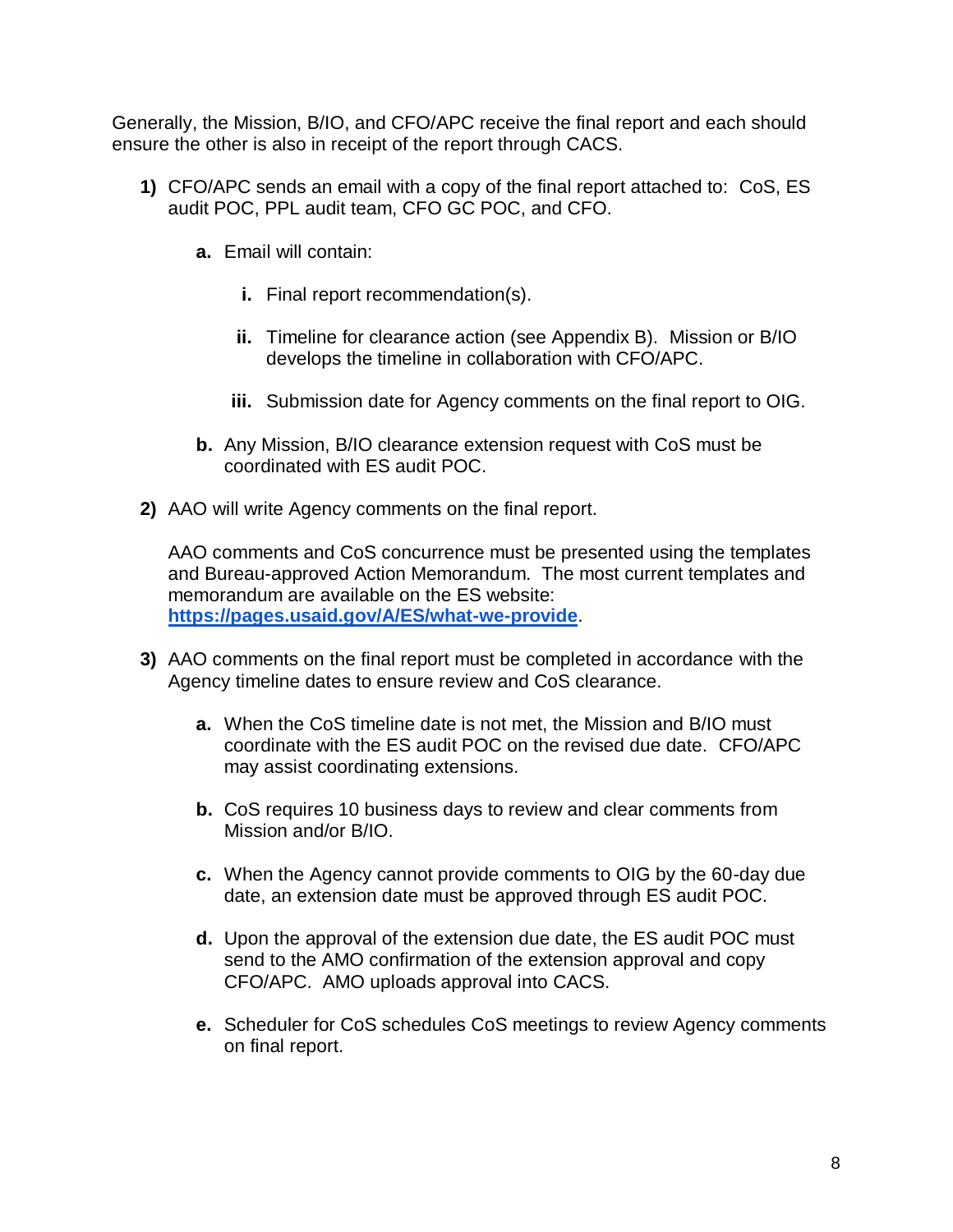- **i.** CFO/APC will review attendees and coordinate with AMO to designate:
	- **1)** AAO as lead presenter.
	- **2)** Other invitees including Audit Follow-up Official, ES and PPL audit team, APC POC, and others as determined by CoS and/or APC.
- **f.** AAO incorporates CoS comments into Agency comments on the final report and resubmits to ES audit POC for CoS approval.
- **g.** ES audit POC sends CoS approved comments to CFO/APC and an information copy to the AMO and Audit Follow-up Official (AA/M).
- **h.** The AMO sends Agency comments on the final report to OIG for Mission based audits. CFO/APC sends Agency comments for Washington-based audits.
- **i.** The AMO or CFO/APC uploads audit documents in the Agency's official audit repository ASIST/CACS/OIG cabinet database system.

#### **g. Disagreements**

When the OIG disagrees with the Agency's Management Decision, the AAO will immediately work with the OIG to resolve the disagreement and will prepare a revised Management Decision after consultation with the Lead Office, CoS, and GC. The Agency has 180 days (*i.e.,* 6 months) from the date of the final report to obtain an OIG-agreed Management Decision. The Agency's practice is to obtain an OIG-agreed Management Decision as early as possible; and internally report the audit recommendation as "backlog" when the disagreement is unresolved.

Generally, the Mission, B/IO, and CFO/APC receive the OIG's disagreement and each should ensure the other is also in receipt of the disagreement.

- **1)** CFO/APC POC sends an email with a copy of the OIG's disagreement and the due date to resolve (*i.e.,* 180 days from Final Report Date) to: CoS, ES audit POC, PPL audit team, CFO GC POC, Mission, B/IO, and CFO.
- **2)** The Agency's options for next steps include:
	- **a.** Agency's right to not accept OIG's disagreements and Agency initiates arbitration or;
	- **b.** Agency submits a revised Management Decision to OIG for acknowledgement or comments on the OIG disagreement: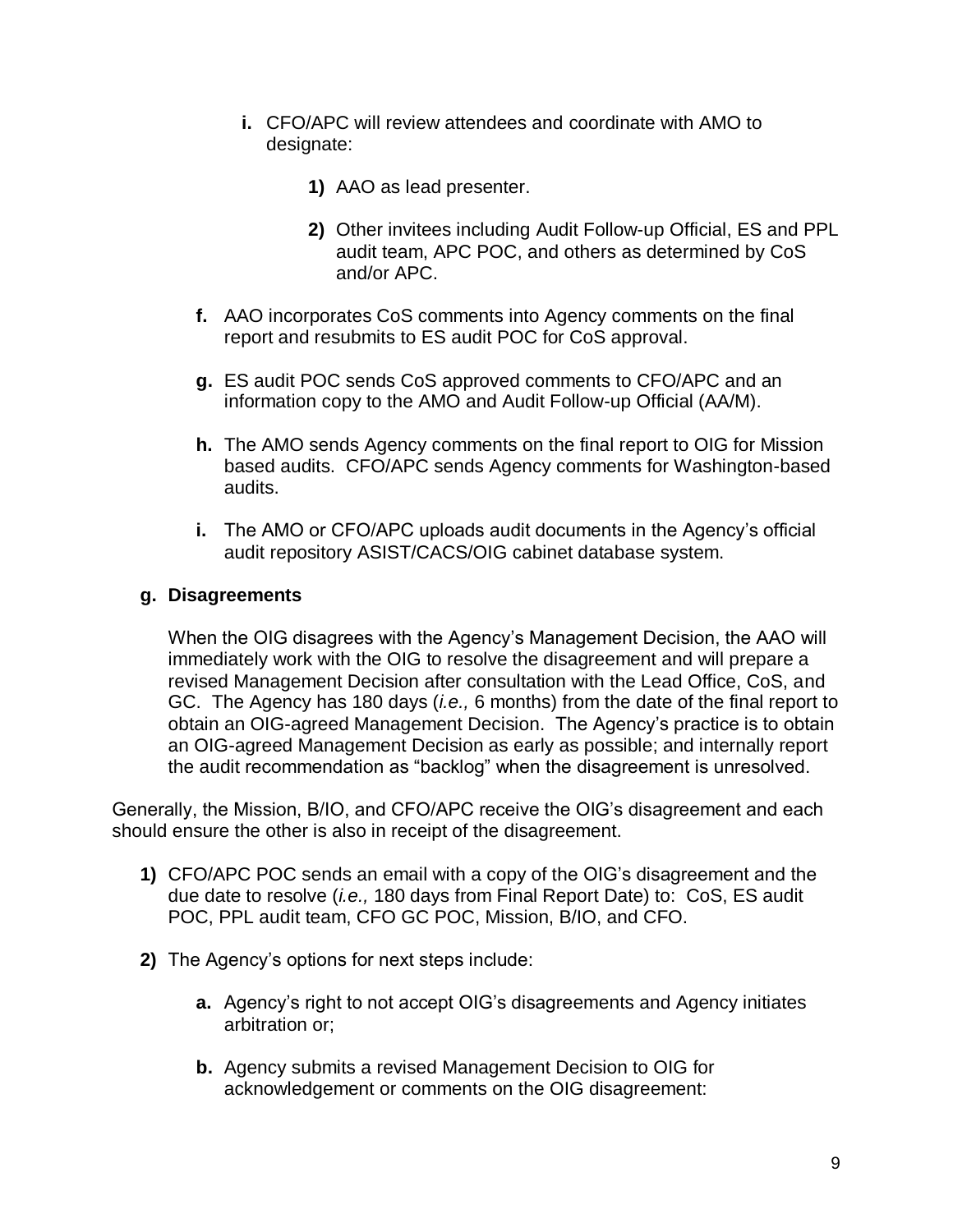- **i.** Mission or B/IO develops timeline in collaboration with CFO/APC.
- **ii.** Submission date for Agency revised Management Decision or comments on the OIG disagreement (ASAP).
- **iii.** CoS clearance date of the Agency revised Management Decision or comments on the OIG disagreement.
- **3)** Any Mission, B/IO clearance extension request with CoS must be coordinated with ES audit POC.
- **4)** AAO will write the revised Management Decision and/or comments on the OIG disagreement.
	- **a.** The AAO's revised Management Decision as well as the CoS concurrence must be presented using the templates and Bureau-approved Action Memorandum. The current templates and Memorandum are available on the ES website: **<https://pages.usaid.gov/A/ES/what-we-provide>**.
- **5)** AAO comments on the revised Management Decision must be completed in accordance with the Agency timeline dates to ensure review and CoS clearance.
	- **a.** When CoS timeline date is not met, the Mission or B/IO must coordinate with the ES audit POC on the revised due date. CFO/APC may assist coordinating extensions.
	- **b.** CoS requires 10 business days to review and clear comments from the Mission or B/IO.
	- **c.** When the Agency cannot provide comments to OIG (*i.e.,* ASAP), an extension date must be approved through ES audit POC.
	- **d.** Upon the approval of the extension due date, the ES audit POC must send CFO/APC confirmation of the extension approval.
	- **e.** Scheduler for CoS schedules a meeting with the CoS for review of the Agency revised Management Decision and/or comments on the OIG disagreement.
		- **i.** CFO/APC will review attendees and coordinate with AMO to designate:
			- **1)** AAO as lead presenter.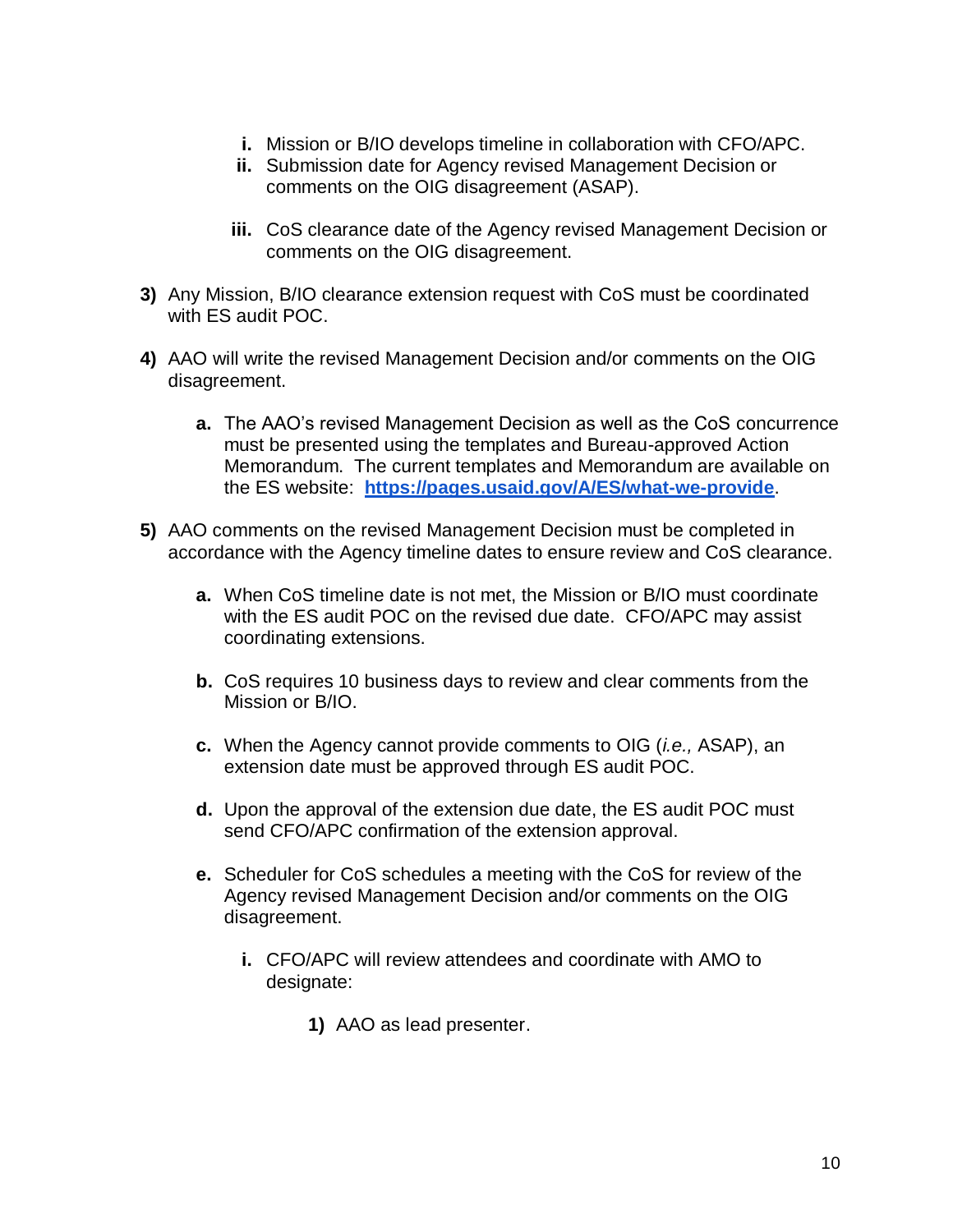- **2)** Other invitees will include Audit Follow-up Official, ES and PPL audit team, APC POC, and others as determined by CoS and/or APC.
- **f.** AAO incorporates CoS comments into Agency revised Management Decision and resubmits to ES audit POC for CoS approval.
- **g.** ES audit POC sends CoS approved revised Management Decision and/or comments to CFO/APC and an information copy to the AMO and Audit Follow-up Official (AA/M).
- **h.** The AMO sends revised Management Decision and/or comments to OIG.
- **i.** The AMO stores audit documents in the Agency's official audit repository ASIST/CACS system.

#### **h. Corrective Actions and Closure**

- **1)** Timely Implementation of Corrective Actions
	- **a.** For audit recommendations with OIG-agreed Management Decisions (*i.e.,* OIG agreement on action to be taken by the Agency), corrective actions should begin as early as possible, in many cases prior to the issuance of a final or even draft report.
	- **b.** The Lead Office AMO must inform ES audit POC and CFO/APC at least two weeks before a Final Action Target Date (FATD) when the Agency is unable to meet the deadline to implement corrective actions (*i.e.,* target implementation date) and request closure for an audit recommendation.
	- **c.** Requests to extend a target implementation date must be submitted to the ES audit POC for CoS approval at least two weeks prior to the target implementation date via email.
		- **i.** Requests to extend a target implementation date must include:
			- **1)** The full audit report title and number. The final audit report is attached to the email extension request.
			- **2)** Recommendation text and number for which an extension is being requested.
			- **3)** The original target implementation date.
			- **4)** The proposed target implementation date.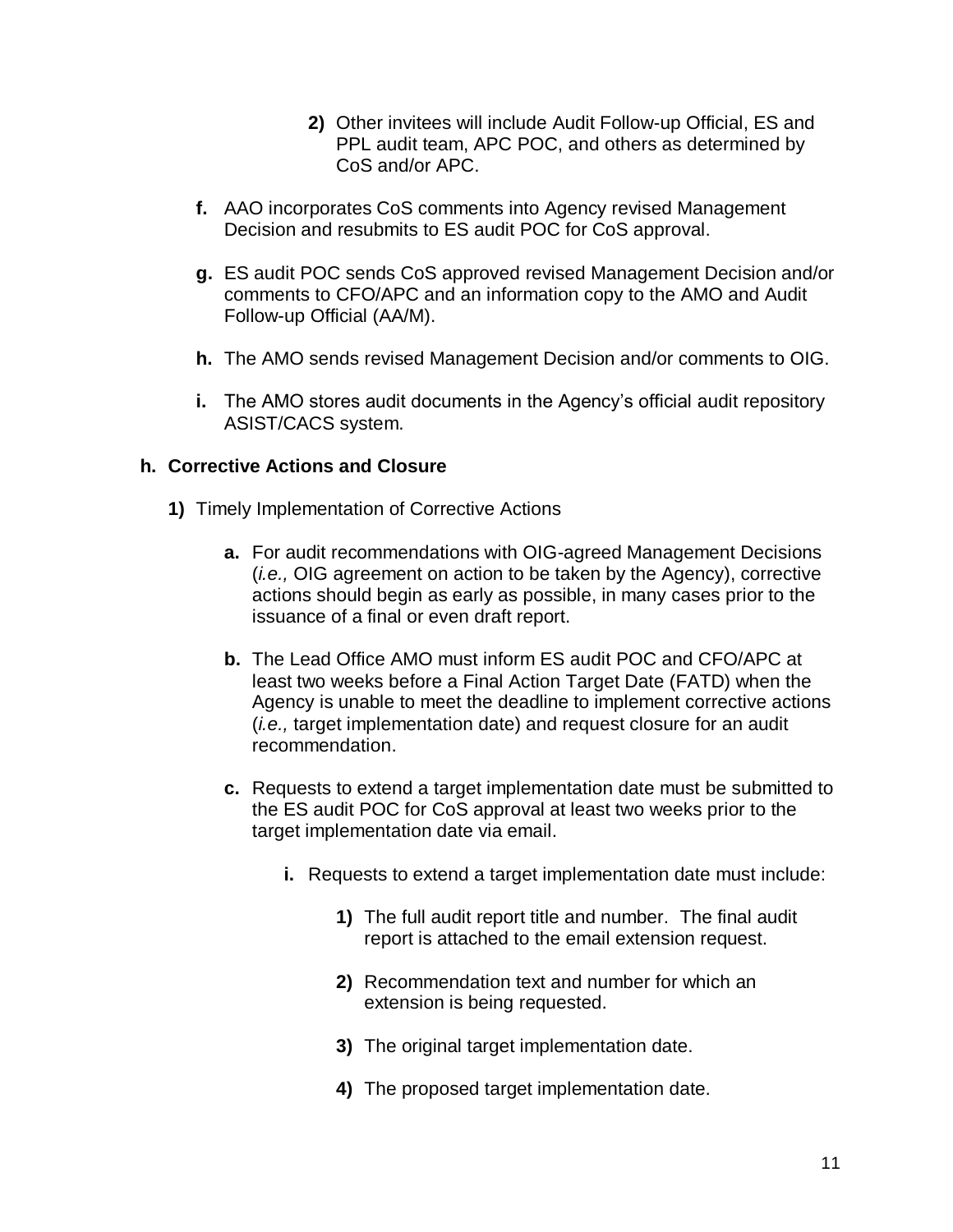- **5)** Explanation of why the Lead Office is requesting a revised target implementation date and the plan of action to meet the extended deadline given the extenuating circumstances.
- **ii.** The Final Action Target Date (FATD) extension request and the CoS concurrence must be uploaded in the ASIST/CACS system.
- **2)** Agency's Request for Audit Recommendation Closure
	- **a.** When the B/IO or Mission demonstrates it has completed the required corrective action(s) to implement the audit recommendation(s) in accordance with the OIG-agreed Management Decision, it will submit a closure request (including verifiable supporting documentation) in CACS (*i.e.,* CACS/OIG cabinet).
	- **b.** CFO/APC POC reviews the closure request and supporting documents to substantiate closure prior to the CFO clearance and submission to OIG for closure.
	- **c.** Upon OIG's confirmation of closure, an email is provided to CFO/APC POC.
	- **d.** CFO/APC POC uploads the OIG email that confirms closure into CACS and closes the recommendation in CACS.
	- **e.** CFO/APC POC sends an email confirmation to AMO and AAO that the audit recommendation is closed in CACS.
	- **f.** If there is an extended period of time with no OIG closure confirmation, CFO/APC contacts OIG for a status update on the audit closure request.
	- **g.** When the OIG does not concur with the request for closure with the Agency's corrective action (*i.e.,* in accordance with the agreed Management Decision), CFO/APC notifies the Lead Office and returns the CACS closure request for any needed action (*i.e.,* revised Management Decision, additional documents, testing, etc.).
	- **h.** When the Lead Office resubmits a closure request, the procedures as described in **a.** above are followed using the original closure request number. Notify CFO/APC POC for needed assistance on closure request resubmission.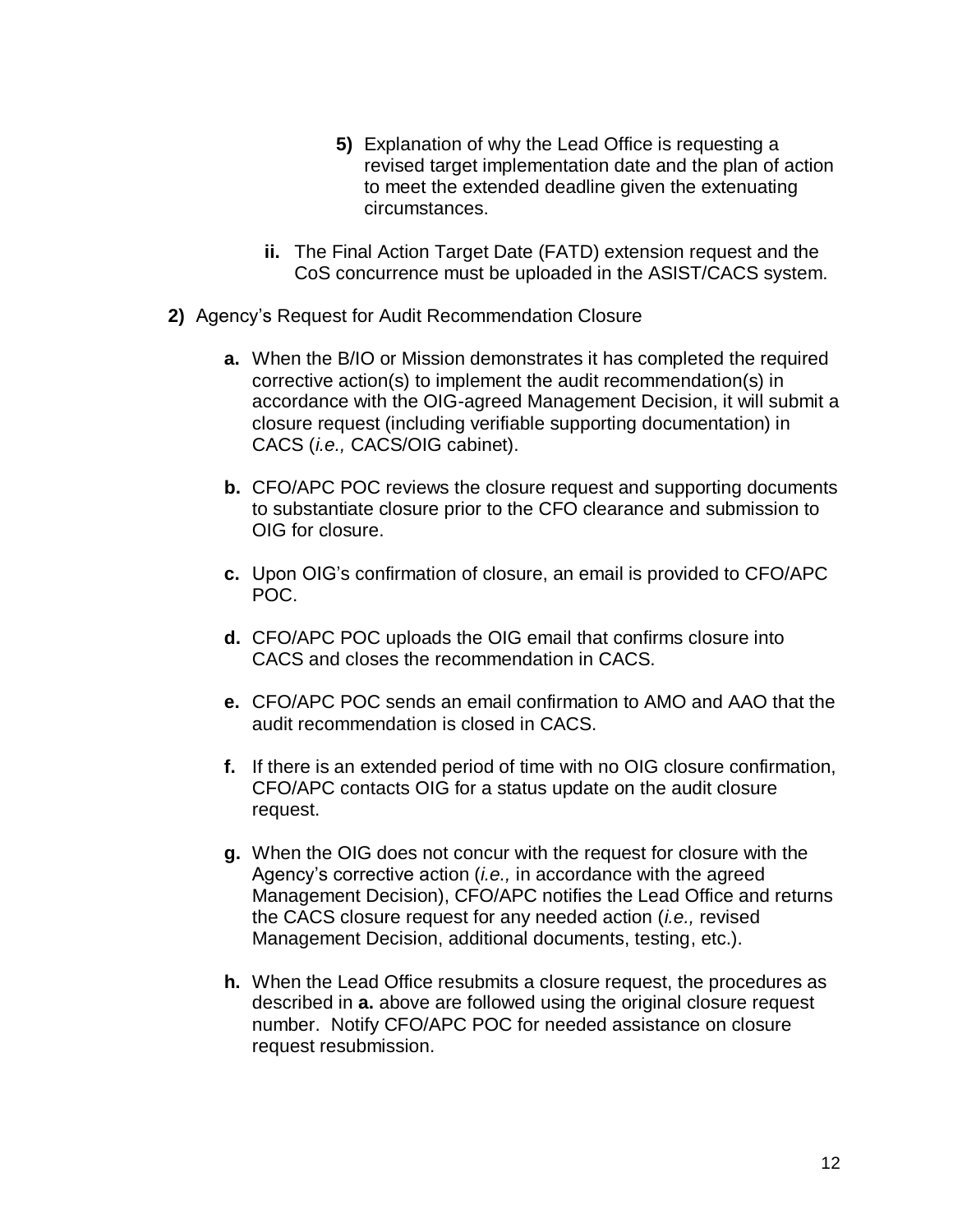#### **3. References**

## **3.a Appendix A - OIG Draft Report Timeline (Example)**

| TIMELINE FOR RESPONSE TO OIG DRAFT AUDIT REPORT<br><b>AUDIT TITLE (TASK No. X) (DATE)</b><br>XX RECOMMENDATIONS (30 days or about 21 working days) |                                                                                                                                                                                                                        |                                                 |                   |  |
|----------------------------------------------------------------------------------------------------------------------------------------------------|------------------------------------------------------------------------------------------------------------------------------------------------------------------------------------------------------------------------|-------------------------------------------------|-------------------|--|
|                                                                                                                                                    | <b>Action</b>                                                                                                                                                                                                          | <b>Action</b>                                   | <b>Time frame</b> |  |
|                                                                                                                                                    |                                                                                                                                                                                                                        | <b>Office</b>                                   |                   |  |
| 1                                                                                                                                                  | Receipt and distribution of Draft Audit Report.                                                                                                                                                                        | M/CFO/APC                                       | 1 working day     |  |
| $\overline{2}$                                                                                                                                     | Develops management comments to the Draft<br>Audit Report; Obtains all necessary Bureau and<br>Mission clearances, including Bureau GC or<br>Mission RLO.                                                              | Operating<br>Unit (OU),<br>M/CFO/APC            | 8 working<br>days |  |
|                                                                                                                                                    | Operating Unit submits to M/CFO/APC.                                                                                                                                                                                   |                                                 |                   |  |
| 3                                                                                                                                                  | M/CFO and PPL Audit Team clears CoS<br>Concurrence Memo and Management Comments.<br>Upon clearance, M/CFO sends to AA/M for<br>clearance.                                                                              | M/CFO/APC,<br><b>PPL Audit</b><br>Team,<br>AA/M | 2 working<br>days |  |
| 4                                                                                                                                                  | AA/M clears Management Comments and signs<br>CoS Concurrence Memo, then sends to ES.                                                                                                                                   | M Bureau,<br>ES                                 | 2 working<br>days |  |
| 5                                                                                                                                                  | ES obtains CoS clearance and submits cleared<br>Management comments to M/CFO/APC.                                                                                                                                      | <b>ES</b><br>M/CFO                              | 7 working<br>days |  |
| 6                                                                                                                                                  | M/CFO/APC works with AAO to resolve any<br>outstanding comments/edits from the CoS.<br>M/CFO/APC submits Management Comments to<br>OIG for Washington audit, AMO submits for<br>Mission based audit with copy to B/IO. | M/CFO or<br><b>AMO</b>                          | 1 working day     |  |